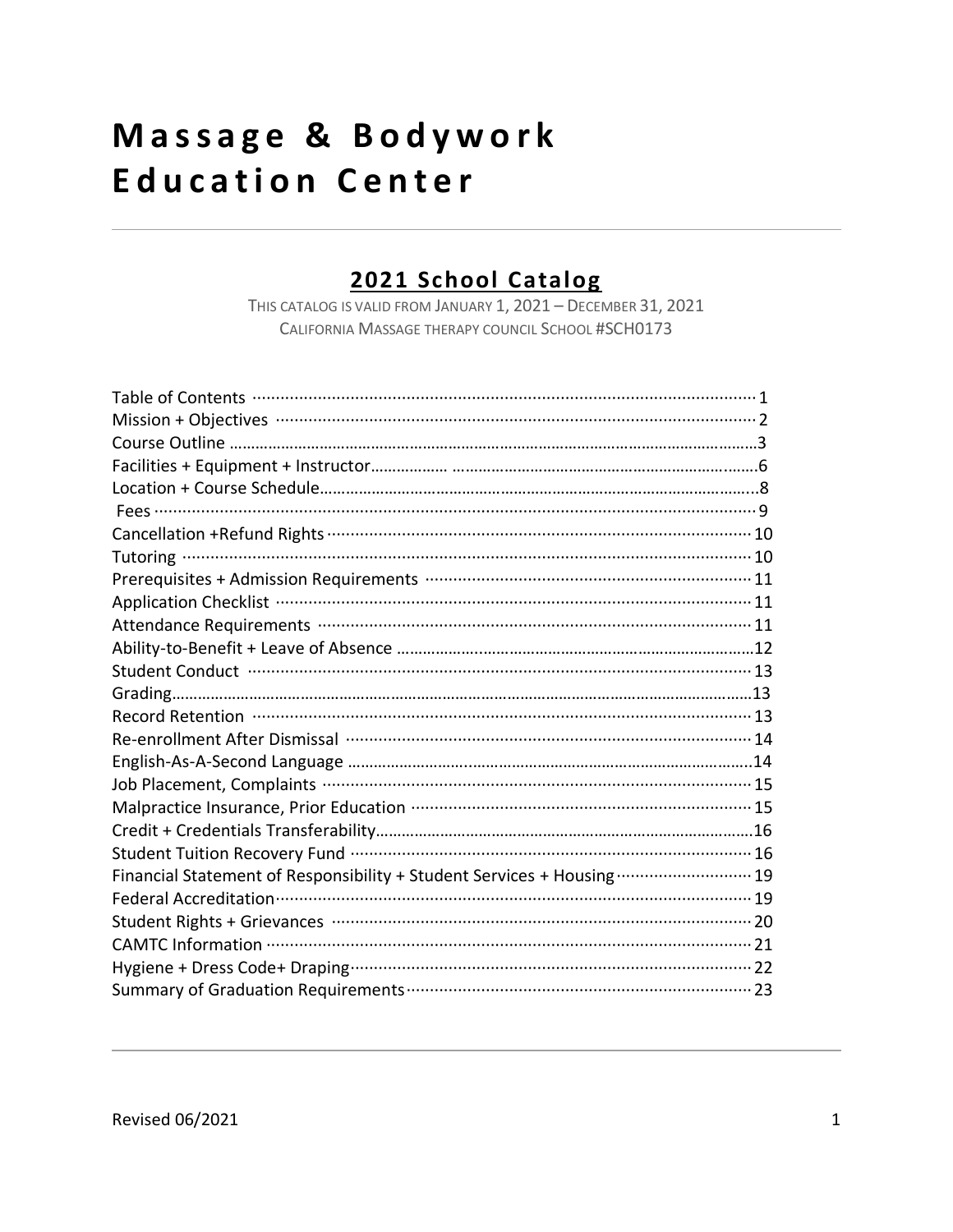Massage and Bodywork Education Center is a private institution and is approved to operate by the Bureau for Private Postsecondary Education. Approval means that we are in compliance with state standards as set forth in the Educational Code (California Private Postsecondary Act of 2009).

Any questions a student may have regarding this catalog that have not been answered by the institution may be directed to the Bureau for Private Postsecondary Education at P.O. Box 980818, West Sacramento, CA 95798-0818, [www.bppe.ca.gov,](http://www.bppe.ca.gov/) (916) 431-6959, or by fax (916) 263-1897.

**As a prospective student, you are encouraged to review this catalog prior to signing an enrollment agreement. You are also encouraged to review the School Performance Fact Sheet, which must be provided to you prior to signing an enrollment agreement.**

### **Mission + Objectives**

Massage and Bodywork Education Center in Oakdale California, is committed to giving our students the education they need to work in the rewarding field of massage therapy. Our program teaches the in-depth knowledge and skills required in the highest in demand massage and bodywork modalities. We maintain high industry and educational standards, therefore preparing students for all state and national licensing exams. As a massage school, we aim to ensure that all graduates obtain CAMTC massage certification, and leave as confident, knowledgeable, skilled professionals in the massage industry.

In order to complete the mission the following objectives have been established:

- $\triangleright$  Provide a program that is frequently assessed and revised if need be by faculty, staff, and members of the business and education communities.
- ➢ Provide thorough instruction that supports student academic achievement.
- ➢ Inspire students to value lifelong learning by awakening their academic curiosity.
- $\triangleright$  Provide services and resources that take care of the needs of students, faculty, and staff.
- $\triangleright$  Guide students in developing personal responsibility, initiative, a professional mindset, ethics, and skills that will increase their potential for success in their careers and in their lives.
- $\triangleright$  Provide graduates who can meet the needs of the massage and bodywork profession, and benefit their community now and in the future.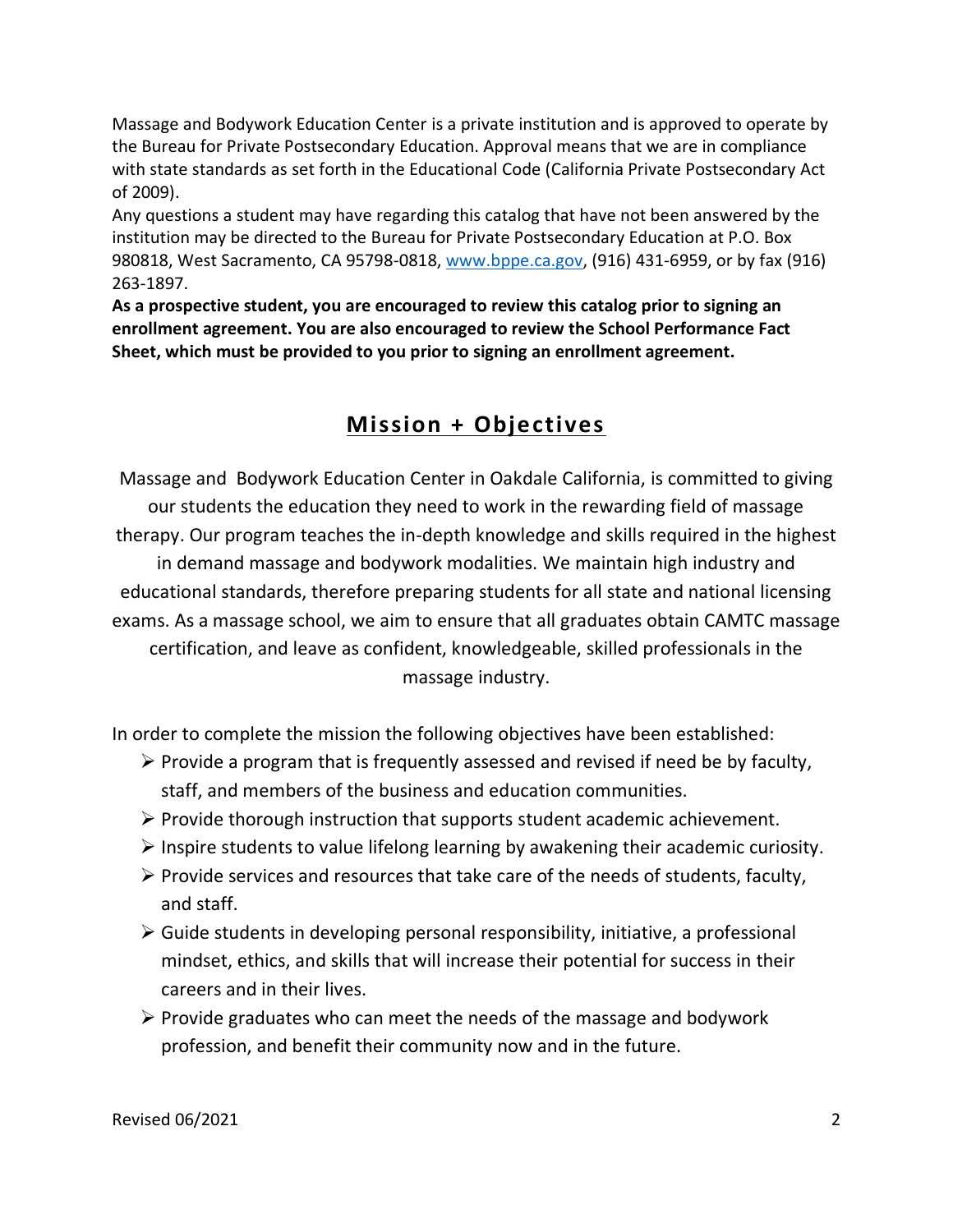### **Massage & Bodywork Education Center Course**

#### **Massage Therapy – 600 Hours**

This course is set to give students a strong foundation of knowledge and massage experience that will prepare them to enter the job market as a Massage Therapist; United States Department of Labor's Standard Occupational Classification code #621399.

#### Grade Requirements in order to graduate:

- $\triangleright$  Student must have a passing quiz average
- $\triangleright$  Student must pass all practical exams
- $\triangleright$  Student must complete lab and clinic hours
- $\triangleright$  Student must pass the MBLEx mock final exam and lab exam

#### Massage Therapy 600 hour Course Outline:

➢ History………………………………………………………….4 hours

Students will learn the history and origin of multiple massage modalities.

- ➢ Medical Terminology ·································· 6 HOURS
	- o Students will be introduced to all medical terms to be used in the anatomy, physiology, and kinesiology classes offered at Elements School of Massage.
- ➢ Anatomy + Physiology ································· 60 HOURS
	- o Students will learn all human muscular and skeletal anatomy, as well as the structures and functions of all the body's systems.
- ➢ Kinesiology ·················································· 30 HOURS
	- o Students will study muscle shapes, attachments sites, along with the structures and movement of joints in the human body.
- ➢ Contraindications + Pathology ···················· 40 HOURS
	- o Educates students on diseases and conditions which massage may not be a suitable treatment.
- $\triangleright$  Healthy + Hygiene + Self-Care  $\cdots$  $\cdots$  $\cdots$  $\cdots$  20 Hours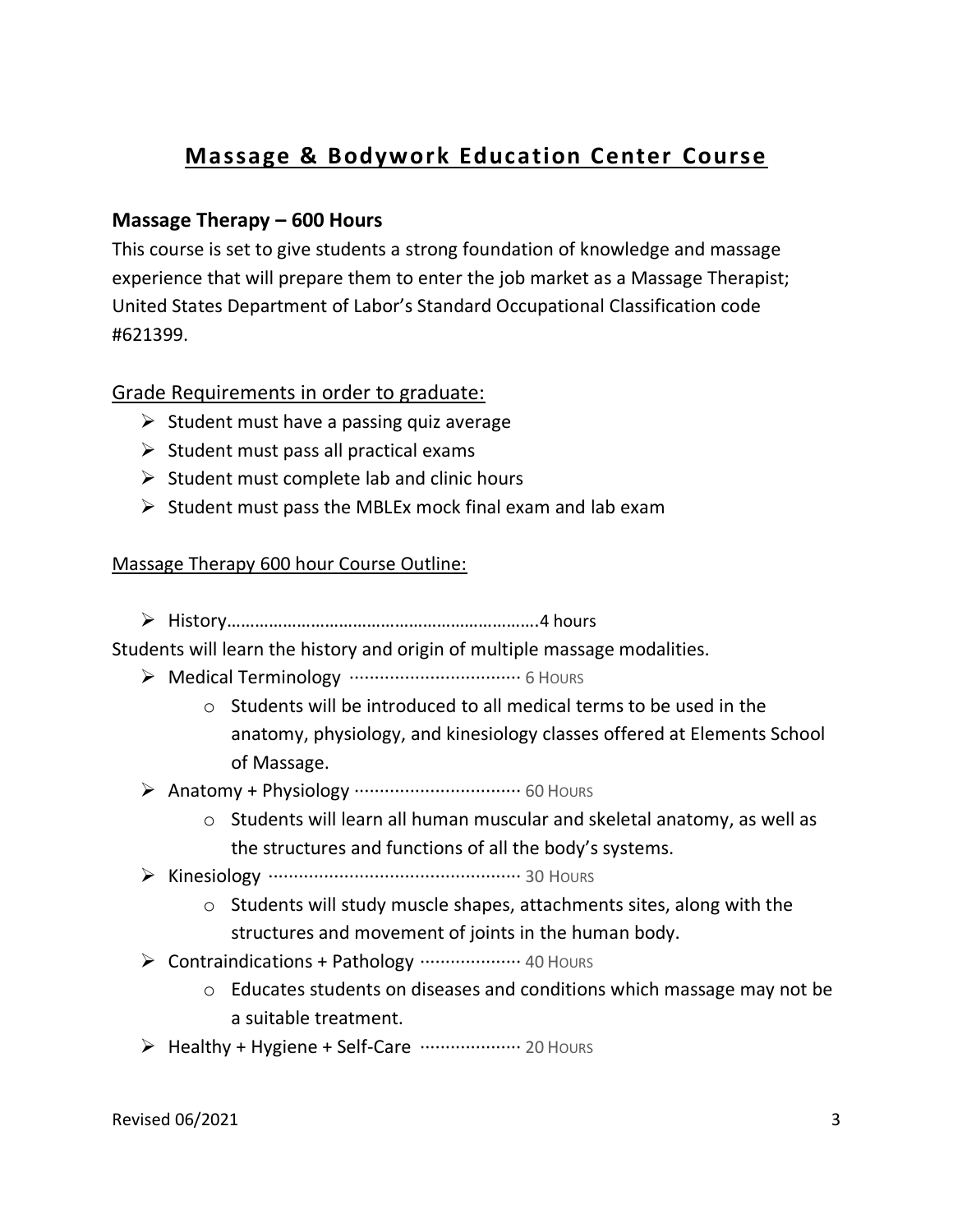- o Students will obtain the knowledge they need in health and hygiene in order to protect both themselves as well as the client. Students will learn self-care practices to avoid "burn out".
- ➢ Ethics + Professionalism ····························· 40 HOURS
	- o They will also become aware and knowledgeable in the specific standards of professional conduct for a certified or licensed massage therapist. This will enable the students to conduct business ethically and within their scope of practice.
- ➢ Swedish + Aromatherapy ···························· 182 HOURS
	- o Swedish massage is a popular and well-known massage modality. Students will learn to work with the body's soft tissues and muscles in order to increase blood flow, lymph drainage, and relaxation. Aromatherapy and hot stone massage are included in this course.
- ➢ Deep Tissue + Shiatsu ································· 44
	- o Deep tissue massage focuses on realigning connective tissue as well as deeper layers of the muscles. Students will learn to work on clients with chronic tension or pain. This course will focus on deeper work on the sublayers of the muscles to break down adhesions in muscles, tendons, and ligaments.
- ➢ Reflexology ·················································· 22 HOURS
	- $\circ$  Reflexology is the application of pressure on specified areas of the hands and feet which correspond to the body's organs and systems.
- ➢ Prenatal ······················································· 24 HOURS
	- o Students will gain the skills need to work safely and efficiently on mothers-to-be.
- ➢ Chair ···························································· 26 HOURS
	- o Chair massage is performed in a special massage chair. This style of massage is a great advertisement for practitioners and is commonly used at public functions, fairs, and events.
- ➢ Business + Marketing ·································· 22 HOURS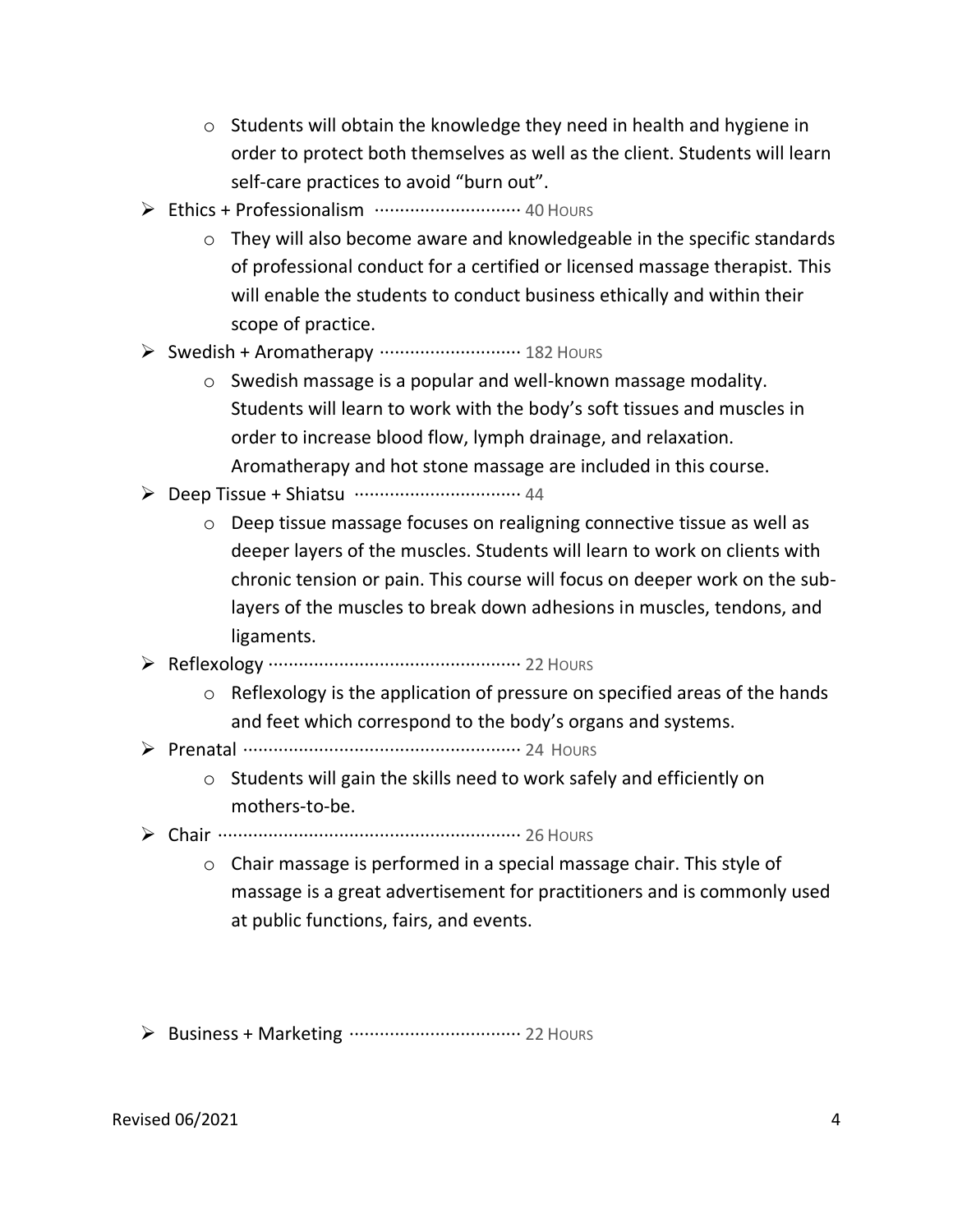- o Whether students go on to work as an employee, renter, or entrepreneur, this course gives them the basic business skills to run a successful massage business.
- ➢ Student'Clinic...................................................74'Hours'

Students will perform all tasks necessary to run a massage therapy business. Students will be evaluated by both the instructor and client.

**The course will begin with a 30 minute consultation and a 5.5 hour orientation.** 

TOTAL HOURS ·······································600 HOURS

The Massage Therapy course curriculum at Massage and Bodywork Education Center includes the following hours:

| <b>Subject</b>                     | <b>Lecture Hours</b> | Lab hours |
|------------------------------------|----------------------|-----------|
| <b>Medical Terminology</b>         | 6                    |           |
| Anatomy & Physiology               | 60                   |           |
| Kinesiology                        | 30                   |           |
| Pathology/Contraindications        | 40                   |           |
| Health, Hygiene, & Self Care       | 20                   |           |
| History, Ethics, & Professionalism | 44                   |           |
| Swedish                            | 10                   | 172       |
| Deep Tissue                        | 10                   | 108       |
| Reflexology                        | $\overline{2}$       | 20        |
| Prenatal                           | $\overline{2}$       | 22        |
|                                    |                      |           |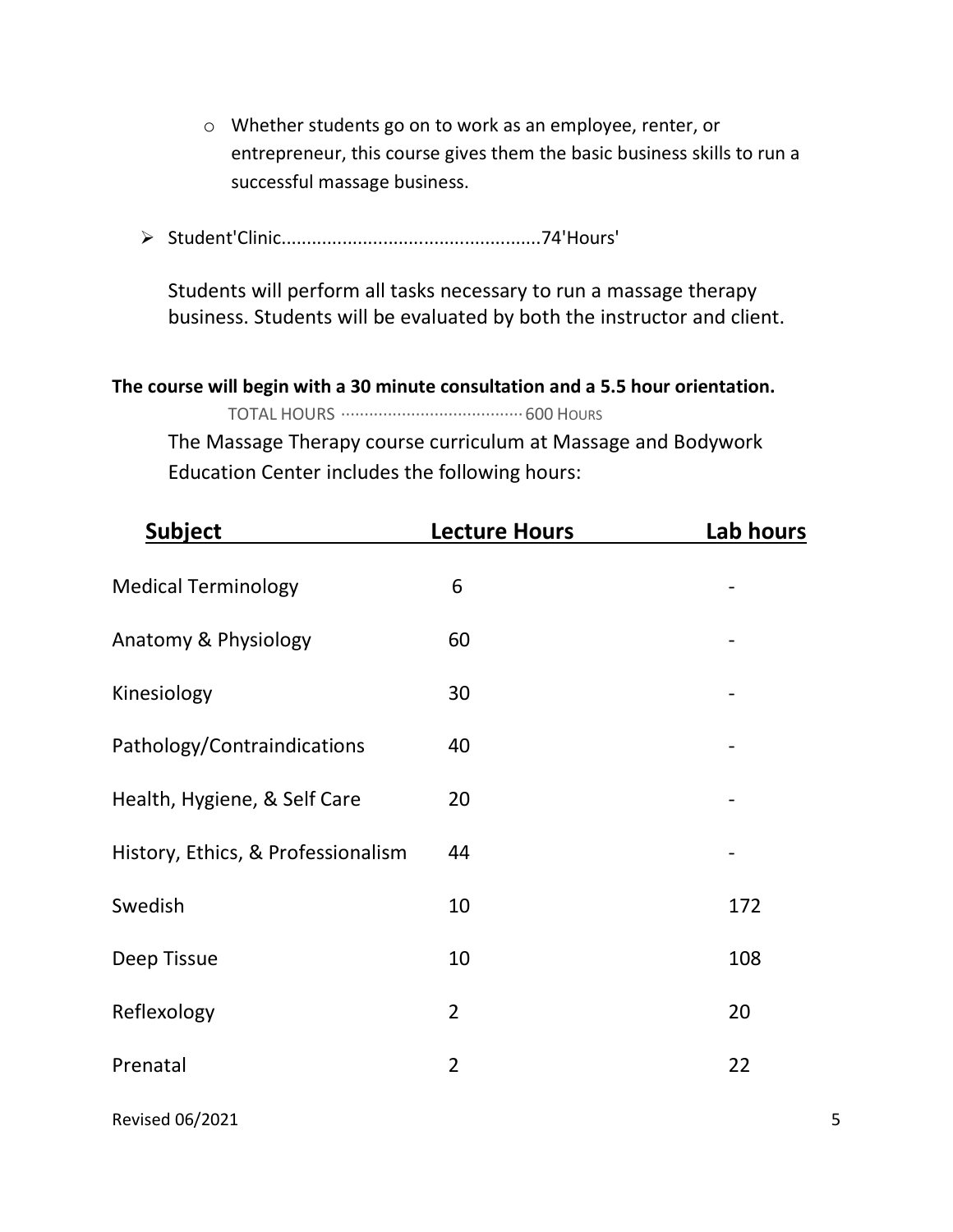| Chair                               | -  | 26 |
|-------------------------------------|----|----|
| <b>Business</b>                     | 22 |    |
| <b>Consultation and Orientation</b> | 6  |    |

#### **Total Hours-600**

#### **Facilities + Equipment**

Massage and Bodywork Education Center is located in the heart of historic downtown Oakdale, California. Our main building is a quaint 1,100 square ft. house, which was originally built in 1935. In addition to our two adjoining classrooms, we have a student library, which includes reference books on massage therapy and other bodywork related resources. There are two clinic rooms where students will earn lab and clinic hours. Massage and Bodywork Education Center is fully equipped with tables, chairs, massage tables, massage chairs, lotions, towels, oils, anatomical models, and a smart television for slides and instructional videos.

#### **Library**

Massage and Bodywork Education Center has a library which supplies copies of all required books/texts. These books will be available on reserve, and may be used during classroom hours. These reference materials include the Books of Discovery text books that are used in the program, as well as literature on other bodywork related subjects. All reference books and materials in the library are property of Massage and Bodywork Education Center and are not to be removed from the premises. For students that have absences and do not receive classroom instruction, text books and study aids can also be accessed in the student menu at [booksofdiscovery.com.](http://www.booksofdiscovery.com/)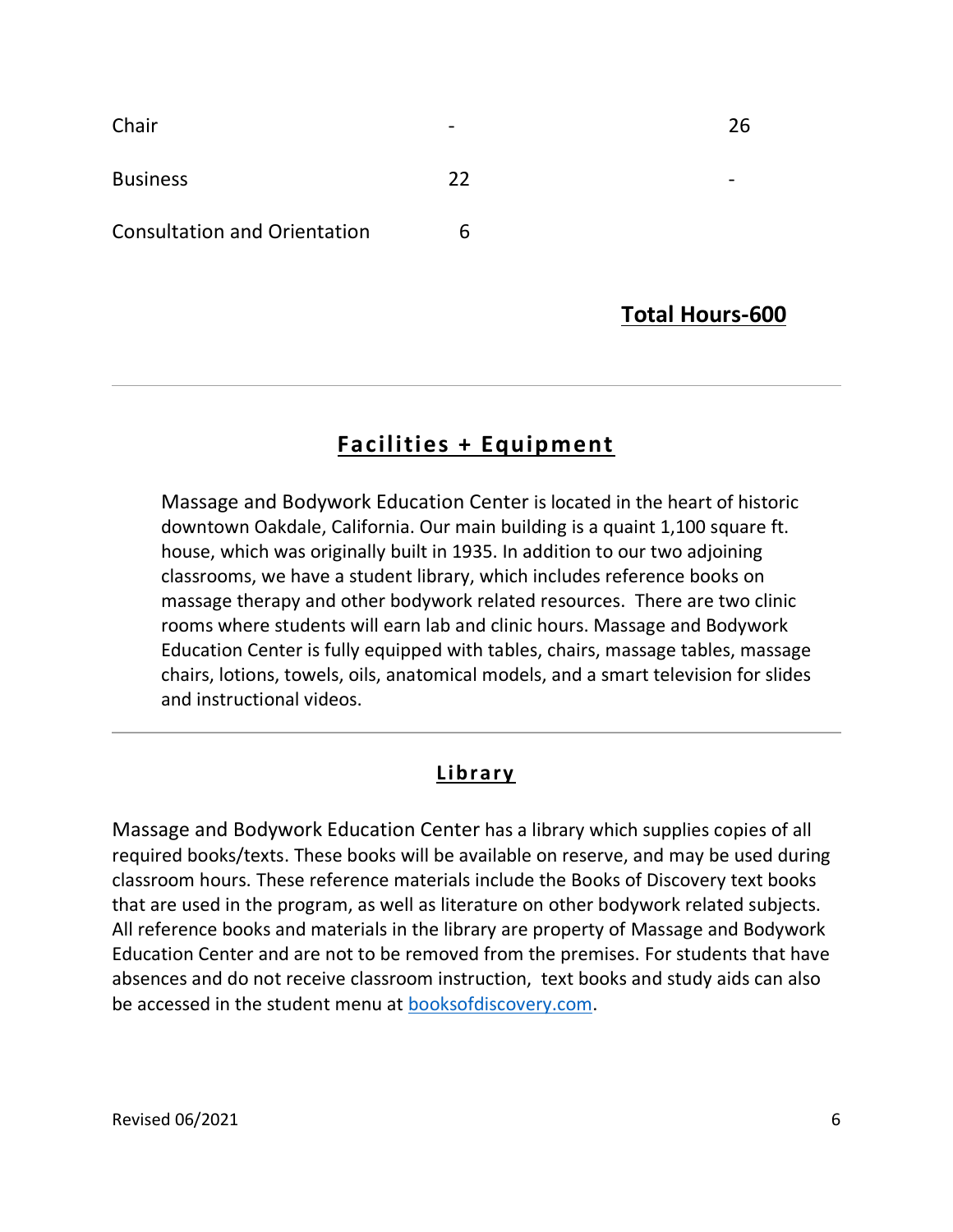#### **Instructor**

#### **Michelle Lynn Scott, CMT - CAMTC #75679 –** *Owner/Director/Instructor*

Michelle Scott was first certified to work as a massage therapist in 2000. She attended school in Stockton, California – Orange, California – Oakdale, California – and Hangzhou, China. Michelle has worked in many therapeutic environments including; doctor's offices, therapy centers, resorts, and day spas. With a deep understanding and passion for bodywork, she has maintained a thriving private practice in Oakdale, California since 2005.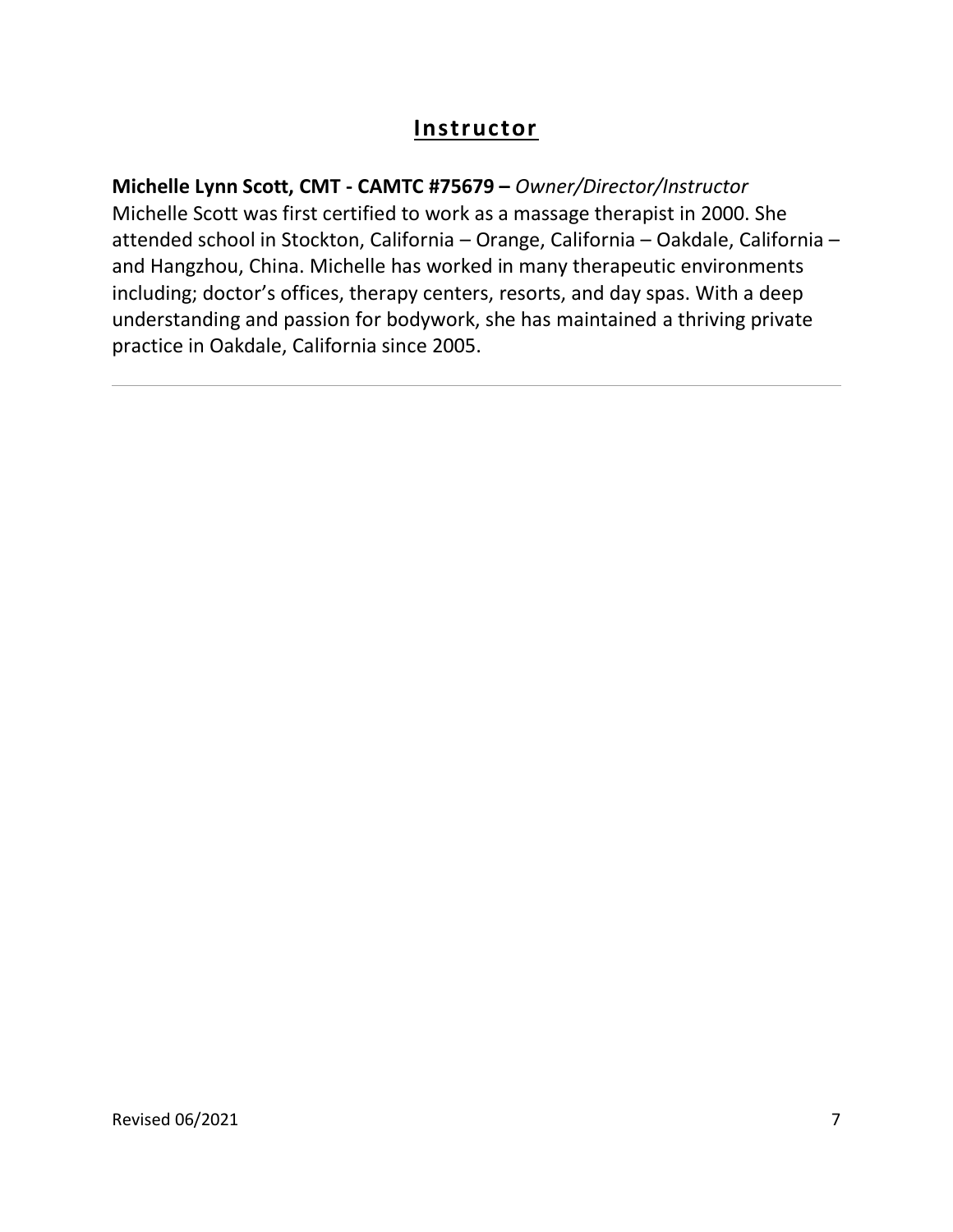#### **School Location**

202 N. 2<sup>nd</sup> Street Oakdale, CA 95361 (209) 840-2560



#### **All classes will be held at this location unless otherwise informed.**

#### **Course Schedule**

#### **Massage Therapy 600 Hour course**

#### **Day course:**

Days + Hours: Monday – Friday 8:30AM – 5:00PM (30-minute lunch)

#### **Evening course:**

Days + Hours: Monday-Friday 5:00PM-10:00PM

Revised 06/2021 8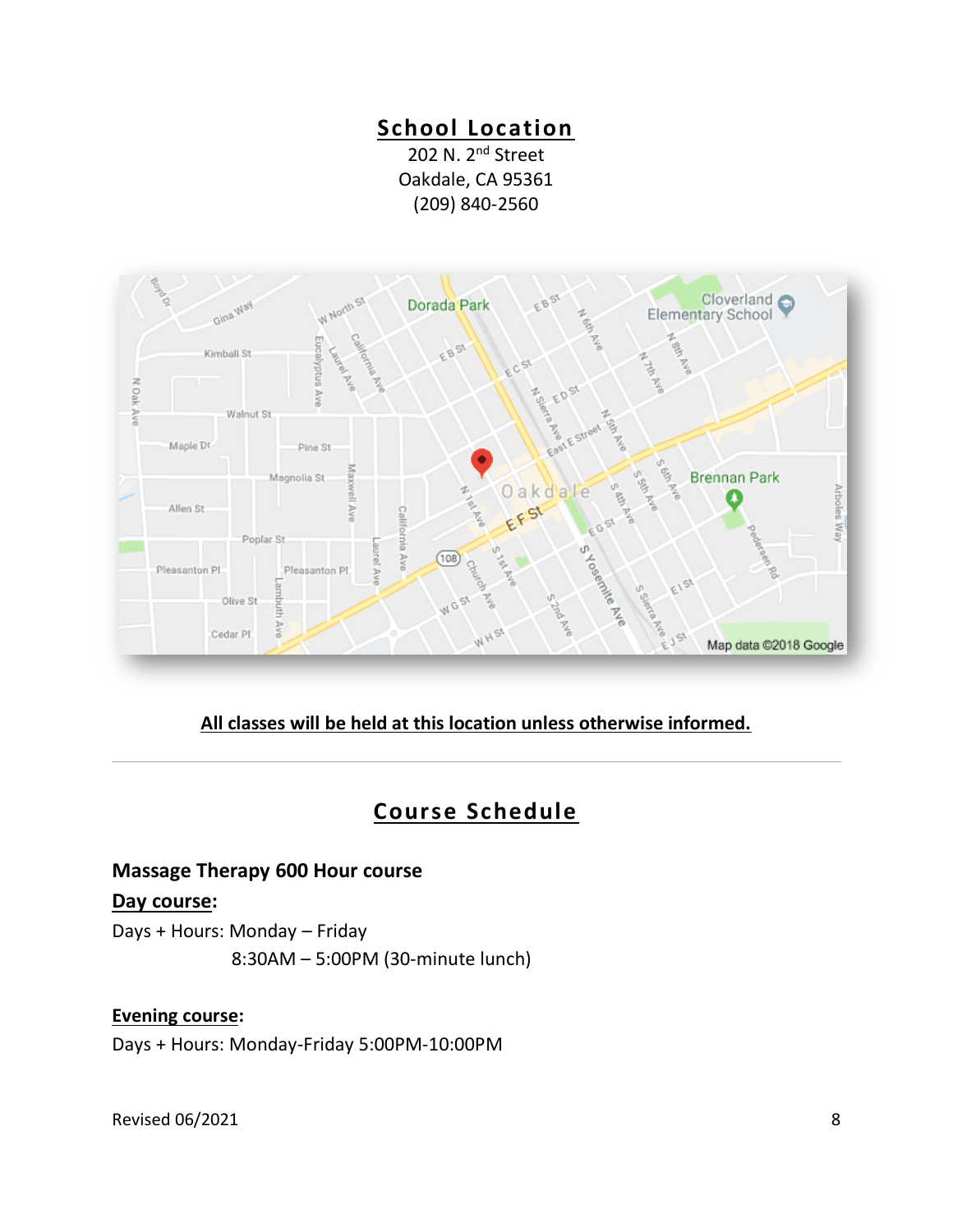**Note: Schedule subject to change in order to accommodate holidays and the needs of the instructor. Detailed hours and changes will be addressed on the first day of class.** 

#### **Fees**

#### **Massage Therapy:**

| STRF fee - non-refundable (assessed upon student registration)  \$4.50         |  |
|--------------------------------------------------------------------------------|--|
| Student Bundle – non-refundable (books, materials, insurance, etc.) ………… \$400 |  |
| Registration Fee - non-refundable ………………………………………………………… \$100                 |  |
|                                                                                |  |
|                                                                                |  |

3% additional charge for Visa + MasterCard **All payments and receipts are recorded electronically through Square.**

Massage and Bodywork Education Center does **not** participate in any state or federal financial aid programs. If a student obtains a loan to pay for an educational program, the student will have the responsibility to repay the full amount of the loan plus interest, less the amount of any refund. If the student has received federal student financial aid funds, the student is entitled to a refund of the monies not paid from federal student financial aid funds.

#### **Tuition Payment Options:**

- Option 1: Pay in full \$8,404.50 (\$100 registration fee is waived with this option)
- Option 2: Payment Plan
	- $\circ$  \$504.50 due at signing (Registration fee + student bundle+ STRF)
	- $\circ$  \$1,500 due on the first day of class (Payment 1)
	- o Minimum of \$1,650 due every three weeks after until zero balance

#### **Tuition is to be paid in full by the end of the program.**

Revised 06/2021 9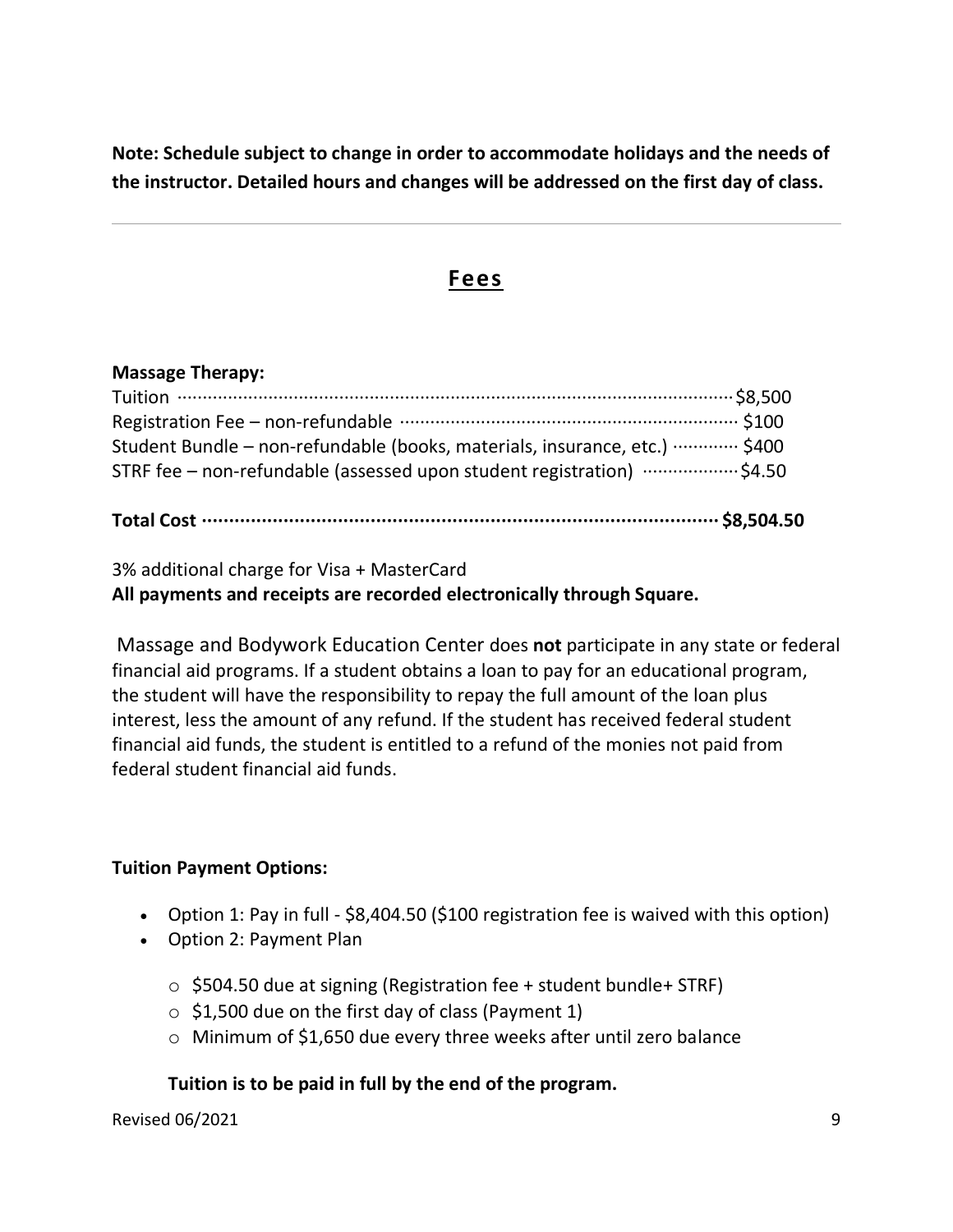Note:

.

- ➢ A \$25 late fee will be charged for non-payment of tuition over 3 days late. A director's approval is required in order to continue attending.
- $\triangleright$  There is a \$25 fee for returned checks.
- $\triangleright$  Custom payment plans may be arranged at the discretion of the director.

### **Cancellation and Refund Rights**

 A student has the right to cancel the enrollment agreement and obtain a refund of charges paid through attendance at the first class session, or the seventh day after enrollment, whichever is later. Before the first day of class, a full refund will be granted, minus the \$100 registration fee. If class has already begun, and/or the student has received their student bundle, the fees for these items are non-refundable. If a student cancels the enrollment agreement prior to completing 60% of the course, a refund will be granted based on the percentage of class time completed. Students who have completed 60% of the course, or more, are not entitled to a refund. If a student cancels the enrollment agreement on the first day of class, the student will be entitled to a full refund minus the non-refundable charges.

 Enrollment agreements must be cancelled in writing. Please include your name, date of birth, date you wish to withdraw, and reason for withdrawal. Mail it or hand it in to the school director. The refund will be calculated based on the postmark date, or the date the form is handed to the school director. Your refund will be made within 30 days of the postmark or hand in date. Any outstanding materials must be returned within a week of the postmark or hand in date, or the full cost of new replacement equipment will be subtracted from the remaining balance.

Withdrawals from the course may also take place due to student conduct, and student attendance. **Only tuition is refundable.**

 $\mu$  Revised 06/2021 **10** Withdrawal forms must be mailed to: **Massage and Bodywork Education Center 202 N. 2nd Avenue Oakdale, CA 95361**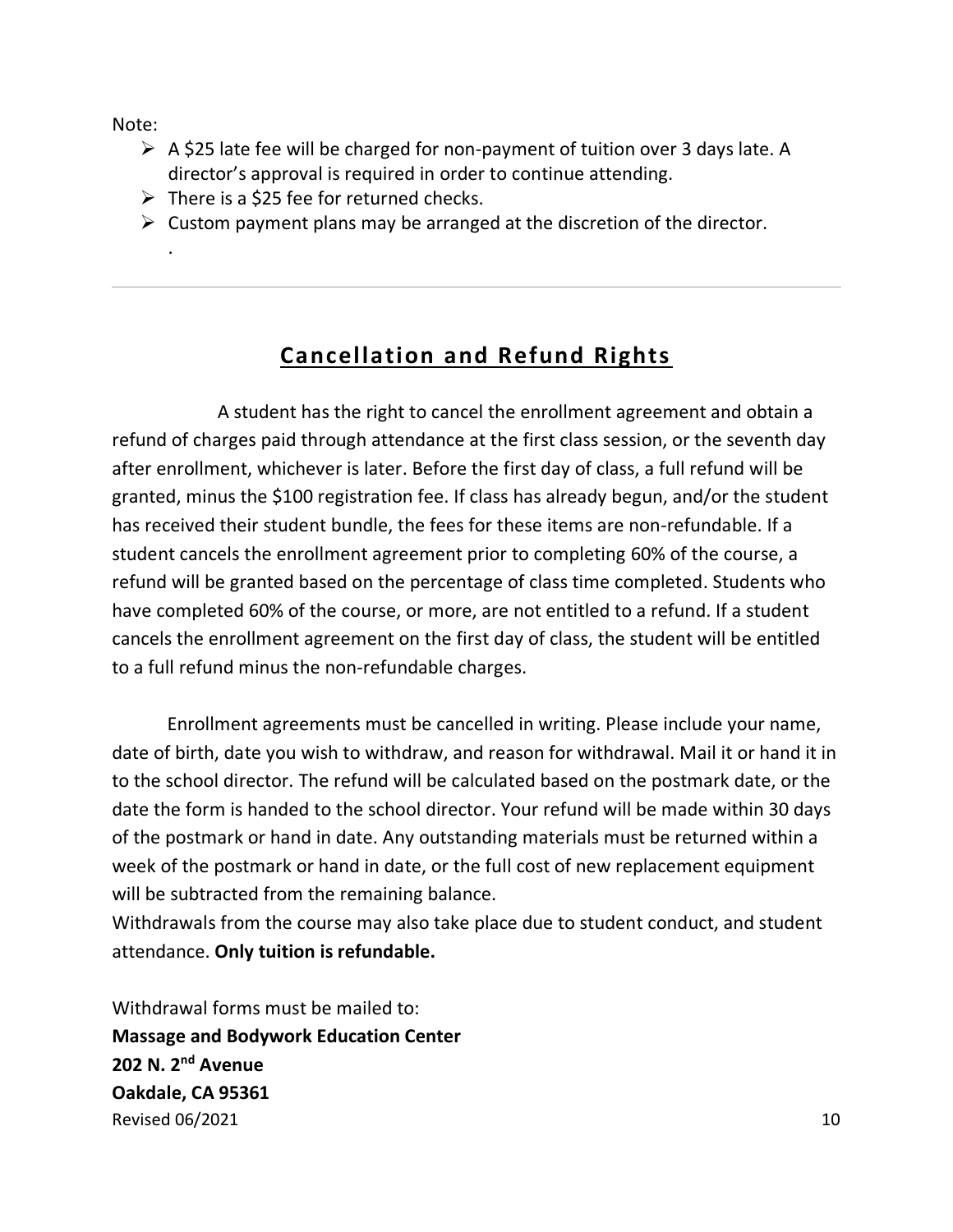## **Tutoring**

Individual tutoring services are available at a fee of \$35 per hour if student progress is below average.

#### **Prerequisites + Admission Requirements**

- $\triangleright$  Must be 18 years of age or older
- $\triangleright$  Must have a high school diploma or GED
- $\triangleright$  Must be in good health
- $\triangleright$  Must be interviewed in person by the director before admission
- ➢ If applicant is from another country, please note that visa services are **not** provided and Massage and Bodywork Education Center cannot guarantee to vouch for student status or any related charges.

# **Application Checklist**

- $\checkmark$  Copy of high school diploma or transcripts
- $\checkmark$  Application (completely and legibly filled out)
- $\checkmark$  Appointment for school tour, and interview with the director
- $\checkmark$  \$500 due at signing fee

# **Attendance Requirements**

Attendance is a mandatory requirement. You are expected to attend class. Students must have a 95% attendance rate in order to graduate on expected date. Whether missed hours are excused or unexcused, is at the discretion of the director. All unexcused missed hours must be made up by special arrangement with an instructor, and must be done promptly so that the student does not fall behind. Students may be subject to the \$35 per hour tutoring fee during the make-up hours.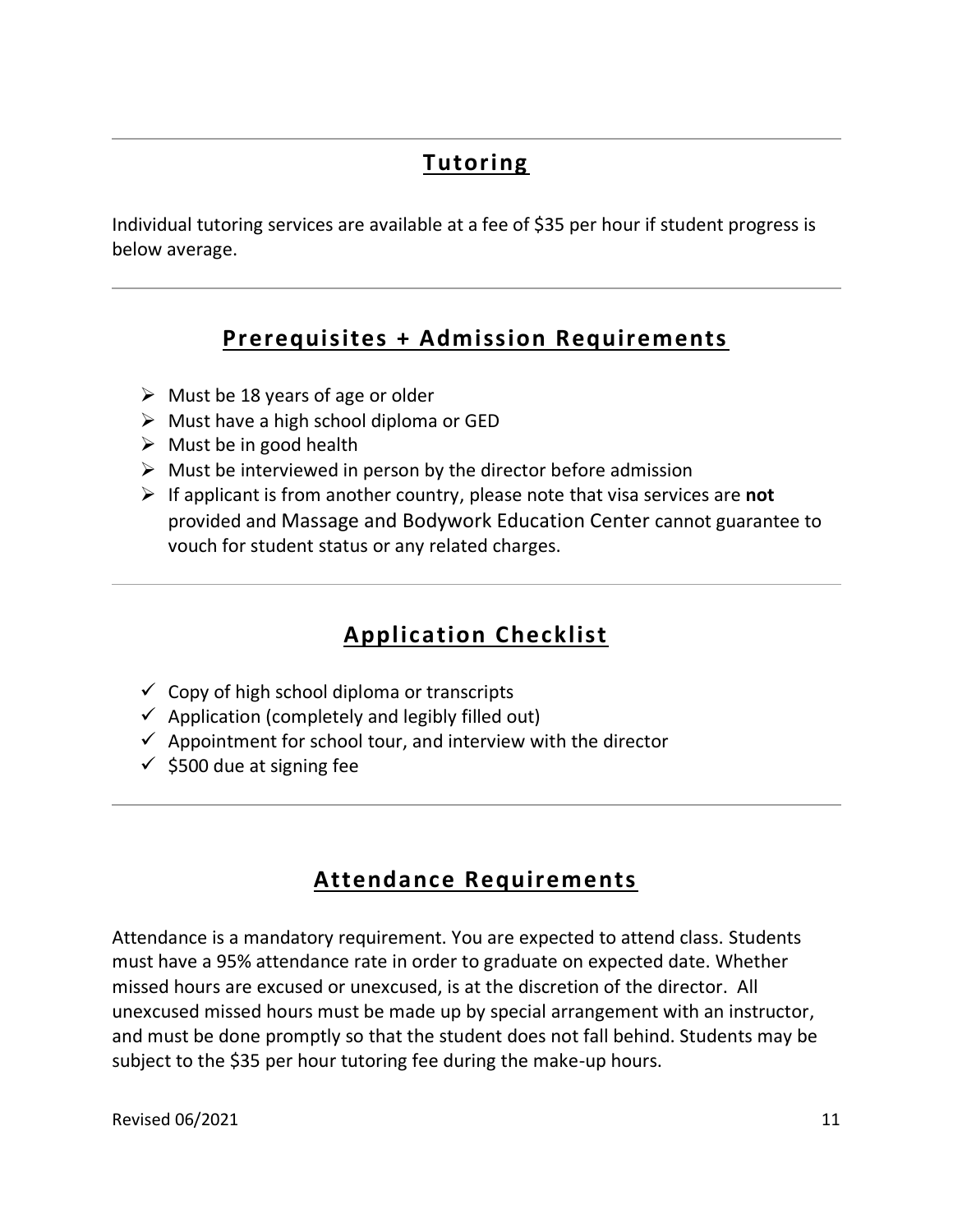\*If the student fails to complete all course hours by the scheduled completed date, there will be an additional fee of \$40 per hour for finishing the course.

**Absences** - Absences may be excusable when the student notifies the instructor prior to the start of class, and has a legitimate excuse (medical emergency, death in the family, etc.).

**Tardiness** – If a student is 15 minutes late that student is tardy. Three tardies will count as 1 hour of absence from the course. Student is considered absent for the hour after 30 minutes or more of the hour has been missed.

**Students who have 3 or more consecutive unexcused absence days will be placed on academic probation. Academic probation lasts for 1 week, and during that week, if there is another unexcused absence, the student may be dropped from the course.** 

#### **Notice:**

Applicants for CAMTC certification shall have attended 600 supervised hours total with 100 of those hours satisfying CAMTC requirements in the following subject areas: Anatomy and Physiology, Contraindications, Health and Hygiene, and Business and Ethics.

#### **Attendance Tracking:**

Hours will be recorded daily in accordance to their specified subject category (Anatomy, Deep Tissue, Etc.) Absent hours must be made up in the subject categories missed.

### **Ability-to-benefit**

Massage & Bodywork Education Center DOES NOT accept Ability-to-Benefit (ATB) students. Massage & Bodywork Education Center DOES NOT offer an Ability-to-Benefit exam, or any type of general skills test prior to applying for the Massage Therapy program. Prospective students must show proof of high school completion certificate such as a diploma or GED documentation in order to register in the program.

#### **Leave of Absence**

Leave of absences require a request to the director in writing. Requests will be considered on an individual basis, and approval is at the discretion of the director. If a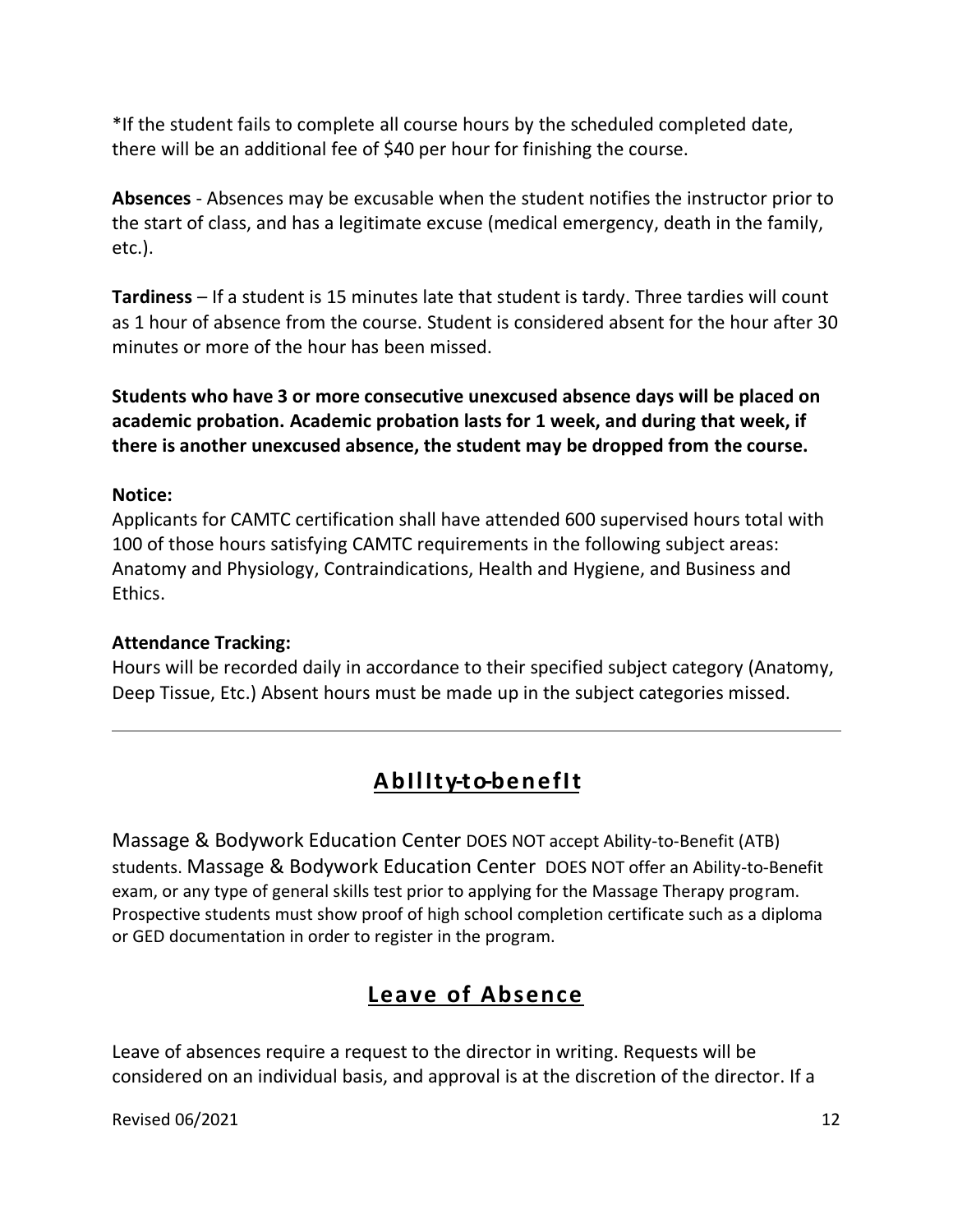student takes a leave of absence there is no guarantee that a space will be available for that student upon their return, and that student may have to wait until there is room. If a student owes money to the school at the time of their leave they must continue making their regular payments (per contract) until they are caught up. Failure to make payments on schedule will result in late fees and may lead to being dropped from the course. Failure to obtain leave of absence approval will result in the accumulation of absences, which could ultimately end with the student dropped from the course.

# **Student Conduct**

Students may be dismissed for any of the following reasons:

- $\triangleright$  Disruptive/disrespectful behavior
- $\triangleright$  Behavior that causes concern for safety
- $\triangleright$  Excessive absences/tardiness
- $\triangleright$  Being under the influence of drugs and/or alcohol during class
- ➢ Possession of drugs and/or alcohol on school premises
- $\triangleright$  Any behavior that does not conform to school policies
- $\triangleright$  Failure to pay fees on schedule

### **Grading**

#### **90-100% = A, 80-89% = B, 70-79%= C, 60-69% = D, Fail = below 60% Grading policies may be amended at any time.**

Students will be evaluated and graded by attendance and participation, lab quizzes/exams, and practical exams. Students must maintain a passing attendance and quiz average at all time in each subject category. Each subject must be passed independent of one another. There will be one practical midterm (a practical exam consists of the student performing a massage that they will be graded on), one practical final, and one cumulative comprehensive final. Each of these tests must be passed with a 70% or higher.

Students of MBEC must participate in a minimum of 10 clinic hours. During clinical hours, students will perform massage on members of the public, either at school or off school premises**, but always under the supervision of an instructor**.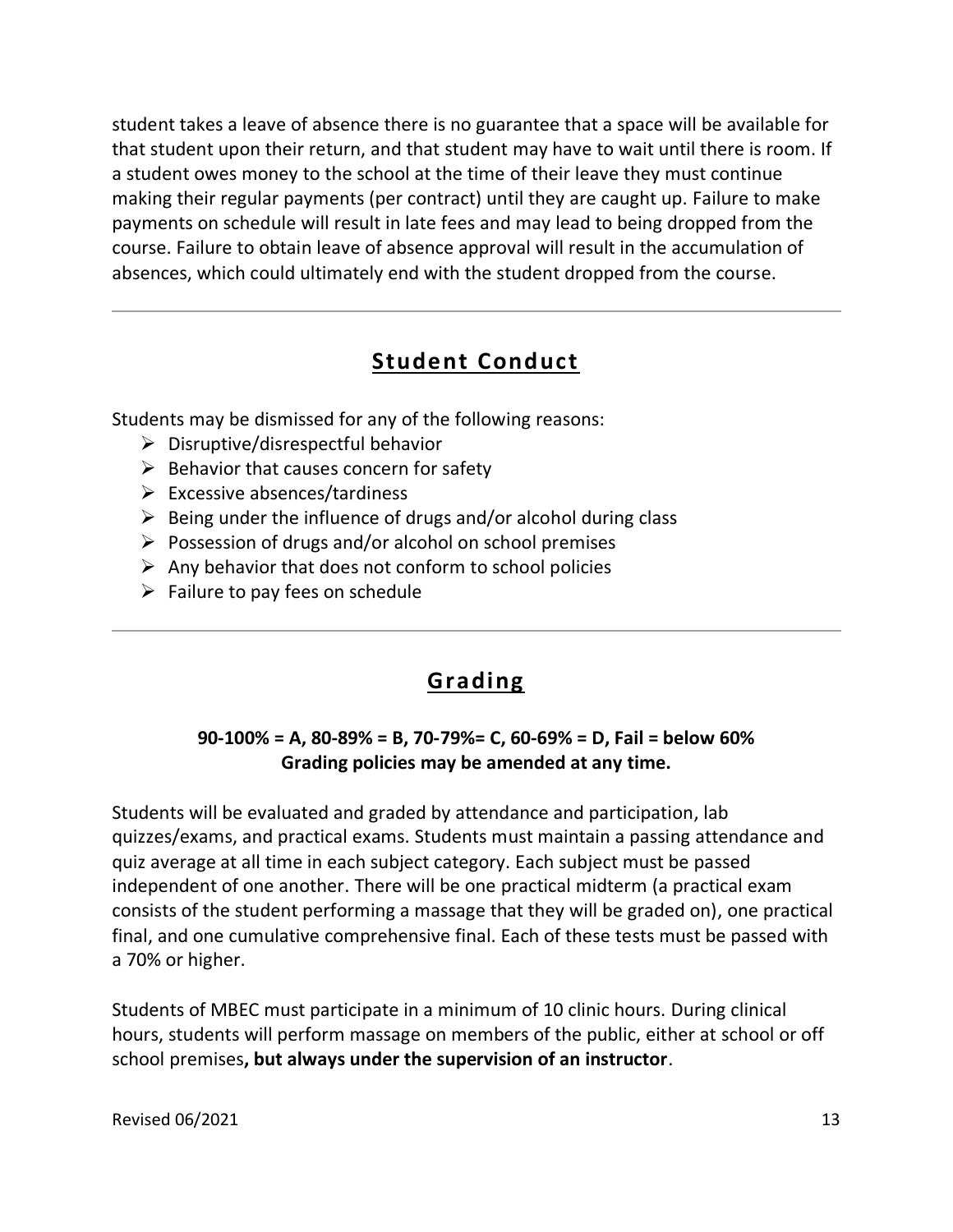A student will be put on academic probation if their cumulative grade is below passing for 3 consecutive weeks. The student must receive a week of passing grades in order to be removed from academic probation. Failure to meet this objective may result in the student being dropped from the course.

### **Record Retention**

Student records will be maintained by Massage and Bodywork Education Center indefinitely. Massage and Bodywork Education Center uses Canvas online and private files for each student to document student records. The school will also maintain a second set of academic and financial records on site. Students are strongly advised to keep copies of their transcripts and diploma.

# **Re-Enrollment after Dismissal**

Students who wish to re-enroll after being dismissed may do so only at the discretion of the director, and all matters and conditions that caused the initial dismissal must already be resolved and rectified.

### **English-As-A-Second-Language**

Massage and Bodywork Education Center **does not** offer English-as-a-secondlanguage instruction. Instructors only speak English. Students must be able to understand and speak English at a conversational level. Students **may not** enroll in the program if they do not speak English at the level the program is taught. This will be assessed by the director in the initial face-to-face tour and interview. All lectures, texts, and tests will be in English.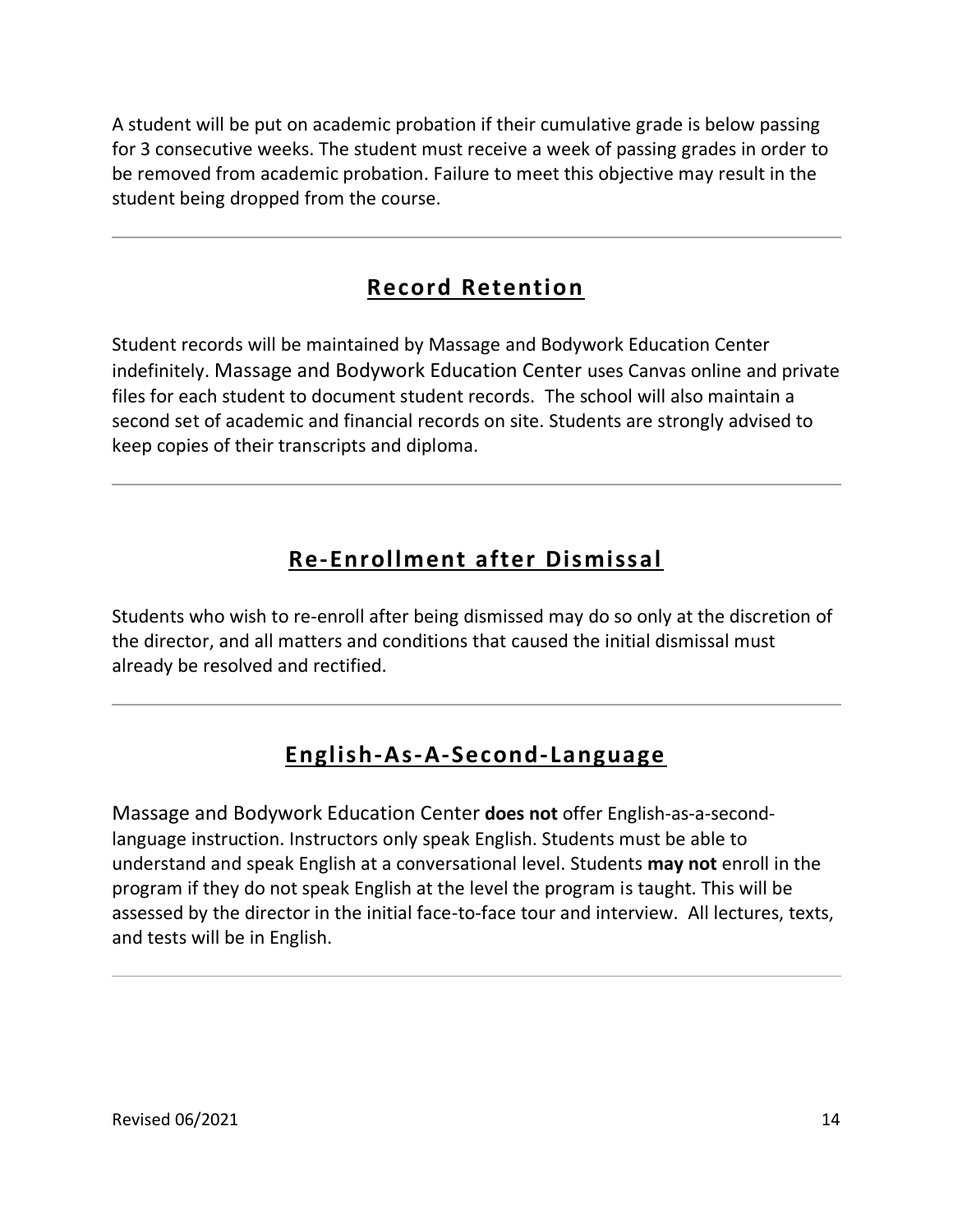#### **Job Placement**

Students will be provided with information on how to find jobs on their own, but Massage and Bodywork Education Center does not provide formal job placement assistance. This institution will give recommendations upon request to employers for any student who has demonstrated professionalism and proficiency.

#### **Complaints**

All complaints should be made to the director via email[mscott@massageandbodyedu.com.](mailto:mscott@massageandbodyedu.com) Complaints will be investigated in a timely manner. A student or any member of the public may file a complaint about this institution with the Bureau for Private Postsecondary Education by calling toll-free telephone #: (888) 370-7589 or by completing a complaint form, which can be obtained on the bureau's internet web site [www.bppe.ca.gov.](http://www.bppe.ca.gov/)

#### **Malpractice Insurance**

All students are required to carry malpractice insurance. This insurance will be provided by the school through the American Massage Therapy Association. Contact the school for any additional questions.

### **Acceptance of Prior Education/Experience**

Massage and Bodywork Education Center is not required to, but **may grant academic credit to students who have completed a comparable course at a CAMTC approved institution or from an institution with a CAMTC approved curriculum. Transfer hours may be acknowledged for equivalent courses documented by official transcripts indicating hours of training. The transfer credit is solely at the discretion of Massage and Bodywork Education Center. To apply for the acceptance of prior credits, the student must pass a "Transfer of credits" exam. If the documented hours earned**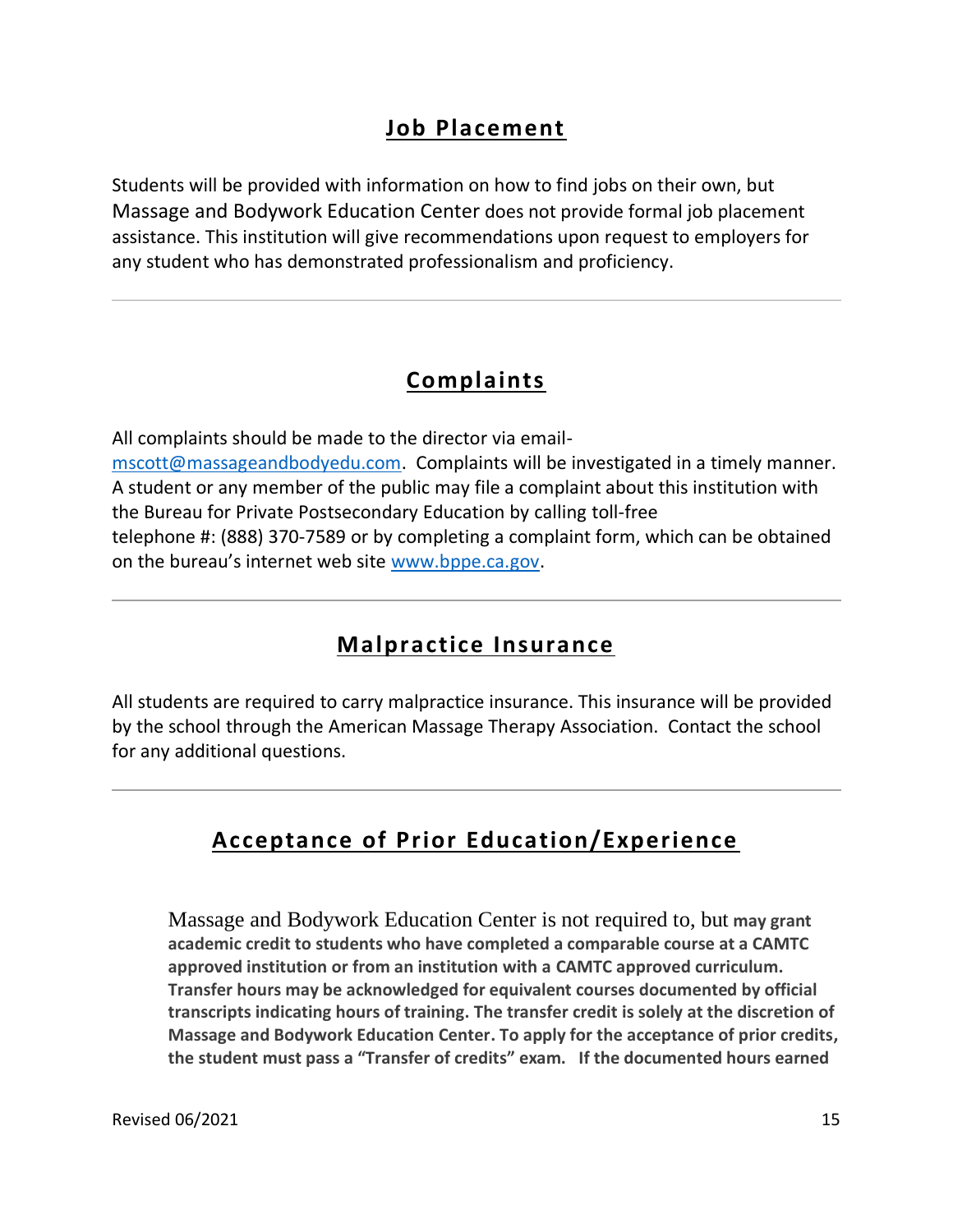**at another CAMTC approved institution are not accepted by MBEC, the student may be required to repeat those specified hours.**

**The student must also provide the following:**

- **1. An official transcript of the students' prior completed classes, including start and finish dates.**
- **2. A copy of the catalog or course syllabi from the previous institution.**
- **3. A minimum grade and attendance of 70% in prior course.**

**If the documented hours earned at another CAMTC approved institution are not accepted by MBEC, the student may be required to repeat those specified hours.**

**Massage and Bodywork Education Center DOES NOT guarantee that transfer hours will be accepted by the CAMTC to qualify for the MBLEx.** 

**Massage and Bodywork Education Center DOES guarantee that hours earned at our institution will be accepted by the CAMTC to qualify for the MBLEx.** 

**NOTE:** Massage & Bodywork Education Center **will only accept up to 50% of prior credits while enrolling in our program. If the student is granted with credit for prior courses taken, they will be required to pay 50% of the cost of the individual classes if they choose not to attend. This amount will be determined by subtracting 50% of the Massage Therapy course's hourly rate for the hours of that specific course. For example, if a course is 100 hours at \$12.50 and hour, the student will be required to pay \$625 for that course**

### **Credit + Credentials Transferability**

NOTICE CONCERNING TRANSFERABILITY OF CREDITS AND CREDENTIALS EARNED AT OUR INSTITUTION The transferability of credits you earn at Massage and Bodywork Education Center is at the complete discretion of an institution to which you may seek to transfer. Acceptance of the certificate you earn in massage therapy is also at the complete discretion of the institution to which you may seek to transfer. If the credits or certificate that you earn at this institution are not accepted at the institution to which you seek to transfer, you may be required to repeat some or all of your coursework at that institution. For this reason you should make certain that your attendance at this institution will meet your educational goals. This may include contacting an institution to which you may seek to transfer after Massage and Bodywork Education Center to determine if your credits or certificate will transfer.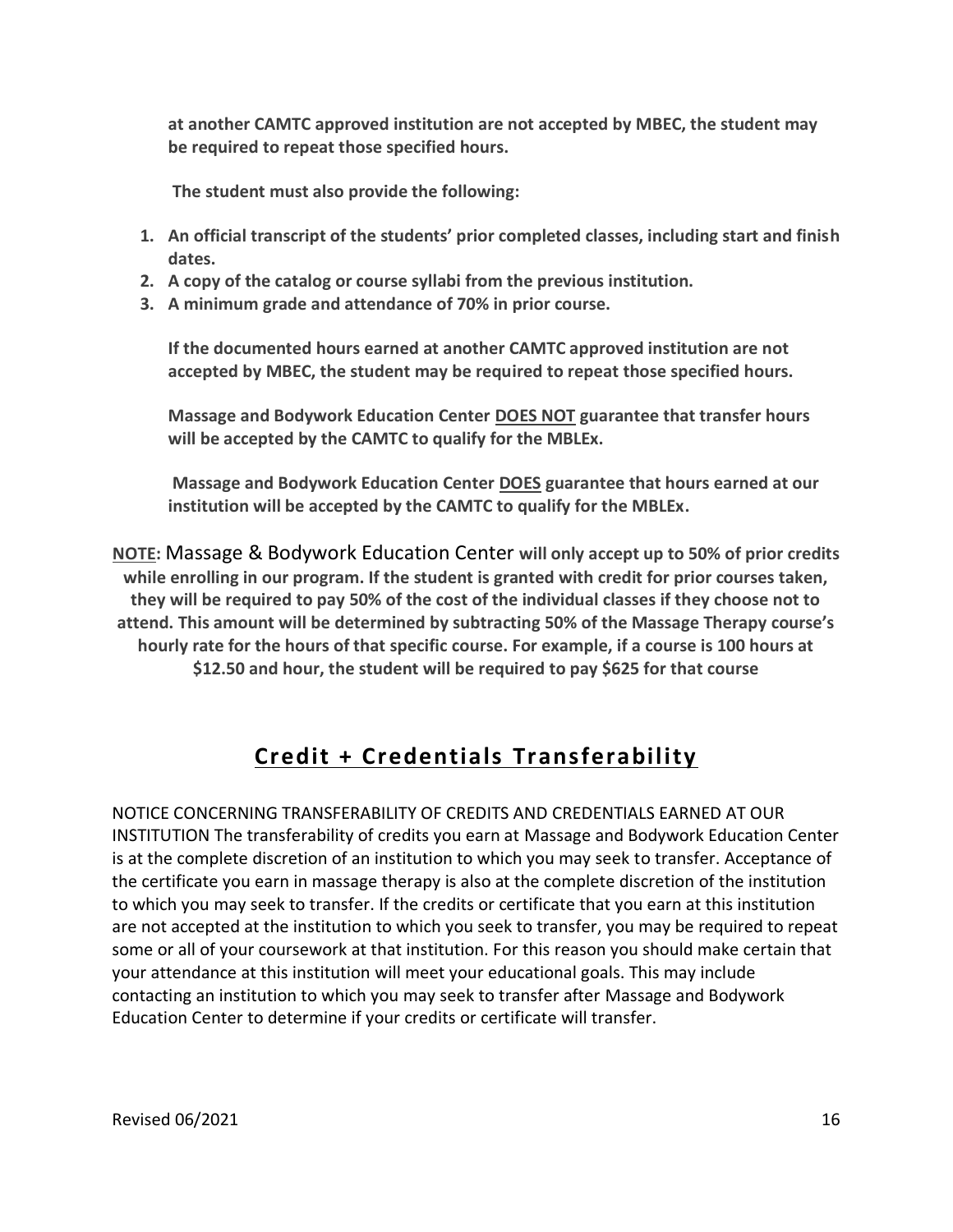# **Student Tuition Recovery Fund**

The State of California established the Student Tuition Recovery Fund (STRF) to relieve or mitigate economic loss suffered by a student in an educational program at a qualifying institution, who is or was a California resident while enrolled, or was enrolled in a residency program, if the student enrolled in the institution, prepaid tuition, and suffered an economic loss. Unless relieved of the obligation to do so, you must pay the state-imposed assessment for the STRF, or it must be paid on your behalf, if you are a student in an educational program, who is a California resident, or are enrolled in a residency program, and prepay all or part of your tuition.

You are not eligible for protection from the STRF and you are not required to pay the STRF assessment, if you are not a California resident, or are not enrolled in a residency program.

It is important that you keep copies of your enrollment agreement, financial aid documents, receipts, or any other information that documents the amount paid to the school. Questions regarding the STRF may be directed to the Bureau for Private Postsecondary Education, 2535 Capitol Oaks Drive, Suite 400, Sacramento, CA 95833, (916) 431-6959 or (888) 370-7589.

To be eligible for STRF, you must be a California resident or are enrolled in a residency program, prepaid tuition, paid or deemed to have paid the STRF assessment, and suffered an economic loss as a result of any of the following:

1. The institution, a location of the institution, or an educational program offered by the institution was closed or discontinued, and you did not choose to participate in a teachout plan approved by the Bureau or did not complete a chosen teach-out plan approved by the Bureau.

2. You were enrolled at an institution or a location of the institution within the 120 day period before the closure of the institution or location of the institution, or were enrolled in an educational program within the 120 day period before the program was discontinued.

3. You were enrolled at an institution or a location of the institution more than 120 days before the closure of the institution or location of the institution, in an educational program offered by the institution as to which the Bureau determined there was a significant decline in the quality or value of the program more than 120 days before closure.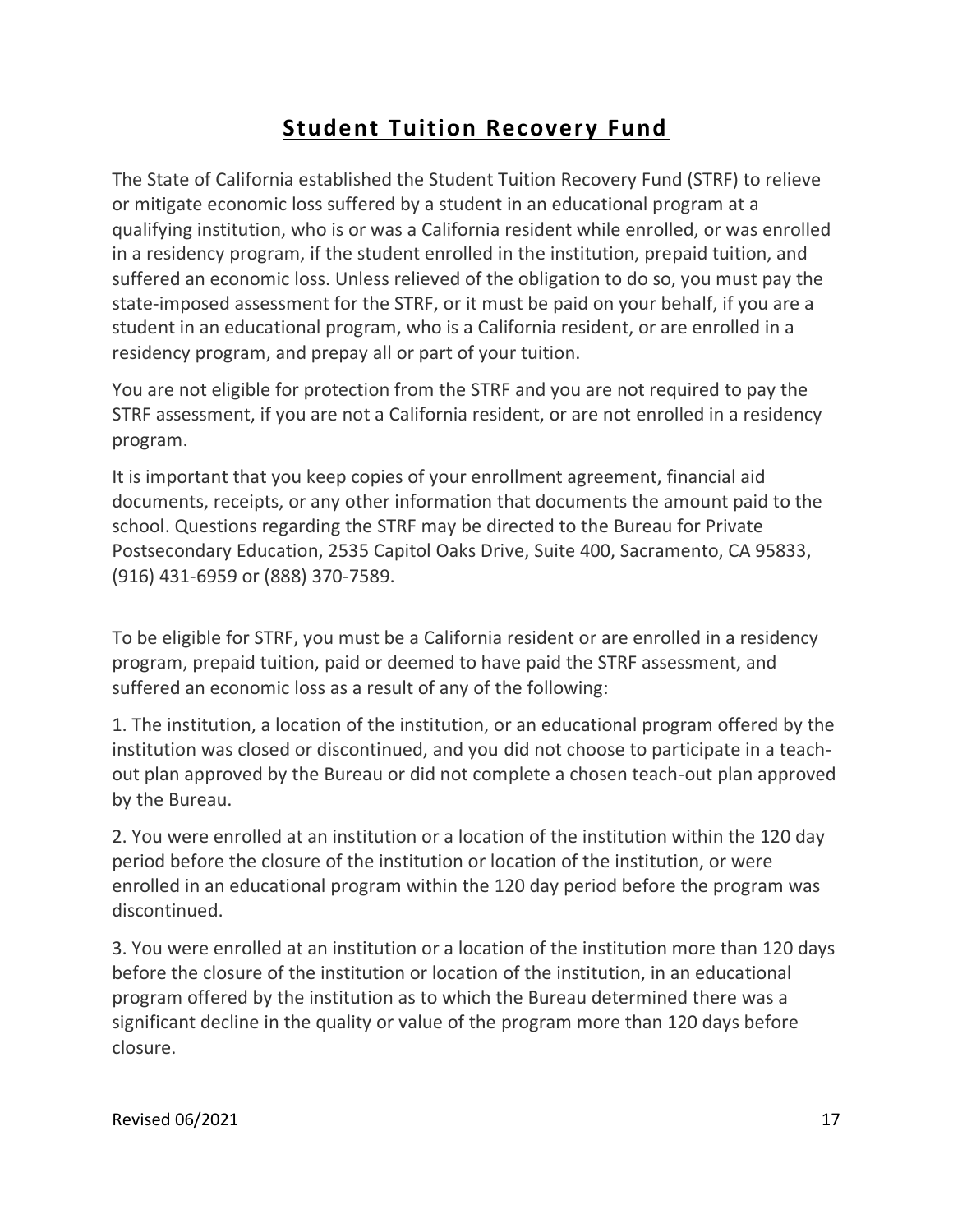4. The institution has been ordered to pay a refund by the Bureau but has failed to do so.

5. The institution has failed to pay or reimburse loan proceeds under a federal student loan program as required by law, or has failed to pay or reimburse proceeds received by the institution in excess of tuition and other costs.

6. You have been awarded restitution, a refund, or other monetary award by an arbitrator or court, based on a violation of this chapter by an institution or representative of an institution, but have been unable to collect the award from the institution.

7. You sought legal counsel that resulted in the cancellation of one or more of your student loans and have an invoice for services rendered and evidence of the cancellation of the student loan or loans.

To qualify for STRF reimbursement, the application must be received within four (4) years from the date of the action or event that made the student eligible for recovery from STRF.

A student whose loan is revived by a loan holder or debt collector after a period of noncollection may, at any time, file a written application for recovery from STRF for the debt that would have otherwise been eligible for recovery. If it has been more than four (4) years since the action or event that made the student eligible, the student must have filed a written application for recovery within the original four (4) year period, unless the period has been extended by another act of law.

However, no claim can be paid to any student without a social security number or a taxpayer identification number."

> **For further STRF information or instructions contact: BPPE (Bureau for Private Post-Secondary Education) P.O. Box 980818, West Sacramento, CA 95798-0818 (916) 431-6959**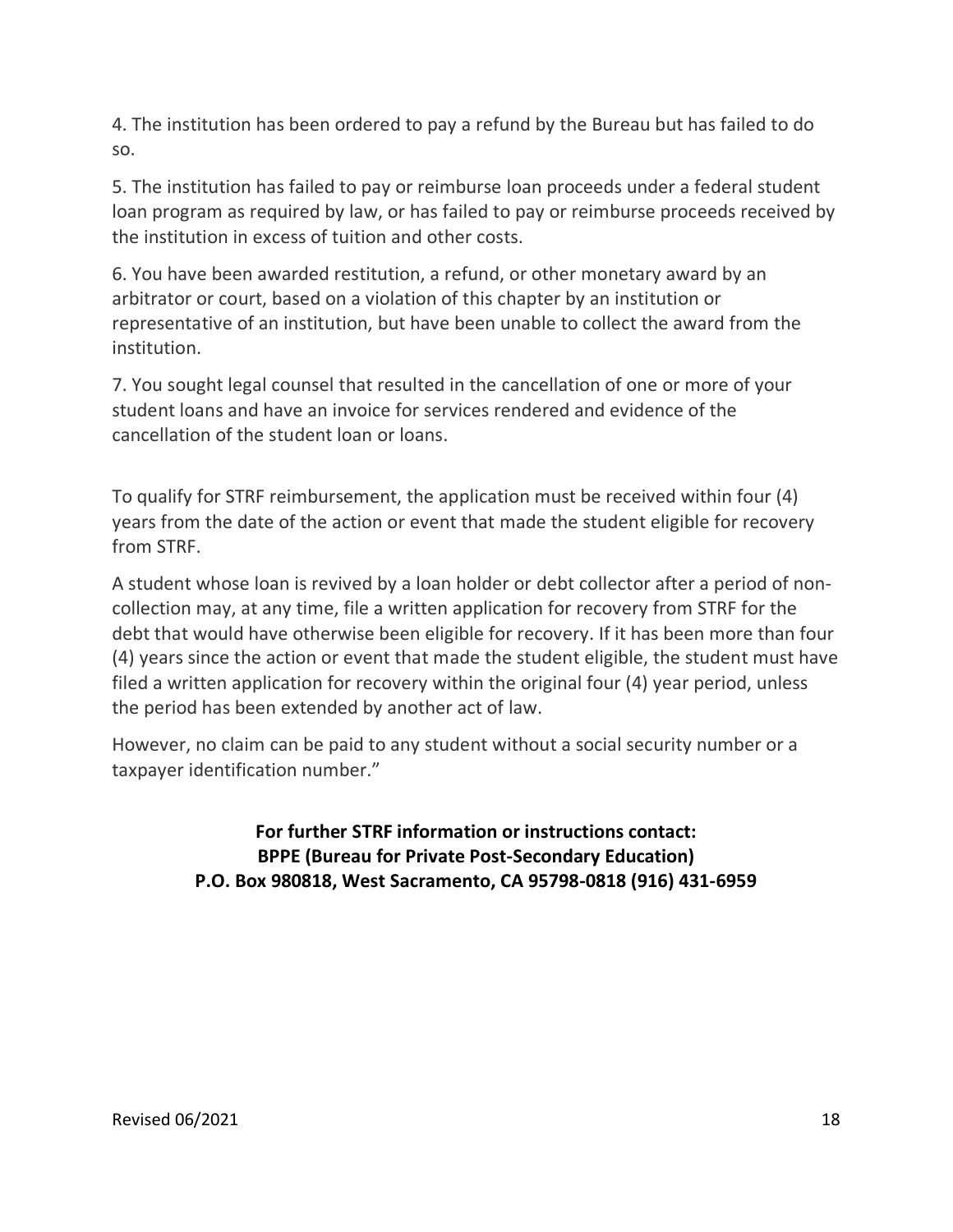# **Financial Statement of Responsibility Required by State of California**

Massage and Bodywork Education Center does **not** have a pending petition for bankruptcy.

Massage and Bodywork Education Center is **not** operating as a debtor in possession. Massage and Bodywork Education Center has **not** had a petition in bankruptcy filed against it within the preceding 5 years that resulted in reorganization under Chapter 11 of the United States Bankruptcy Code (11 U.S.C. Sec. 1101 at seq.)

Massage and Bodywork Education Center has **never** filed a petition, and has **never** had a petition in bankruptcy filed against it.

# **Student Services**

Massage and Bodywork Education Center offers one on one tutoring with and instructor at \$35/hour. Academic counseling will be provided for students with poor grades, poor attendance, etc.

### **Housing**

Massage and Bodywork Education Center does not provide dormitory or housing facilities and has no responsibility to find or assist in finding housing. Housing is available for rent near the institution, and may cost between \$700 and \$2000 per month.

# **Federal Accreditation**

The course offered at Massage and Bodywork Education Center does not require federal accreditation, and the course offered is not accredited by an accrediting agency recognized by the United States Department of Education. This will not affect graduates of Massage and Bodywork Education Center from becoming properly certified or from working legally after graduation.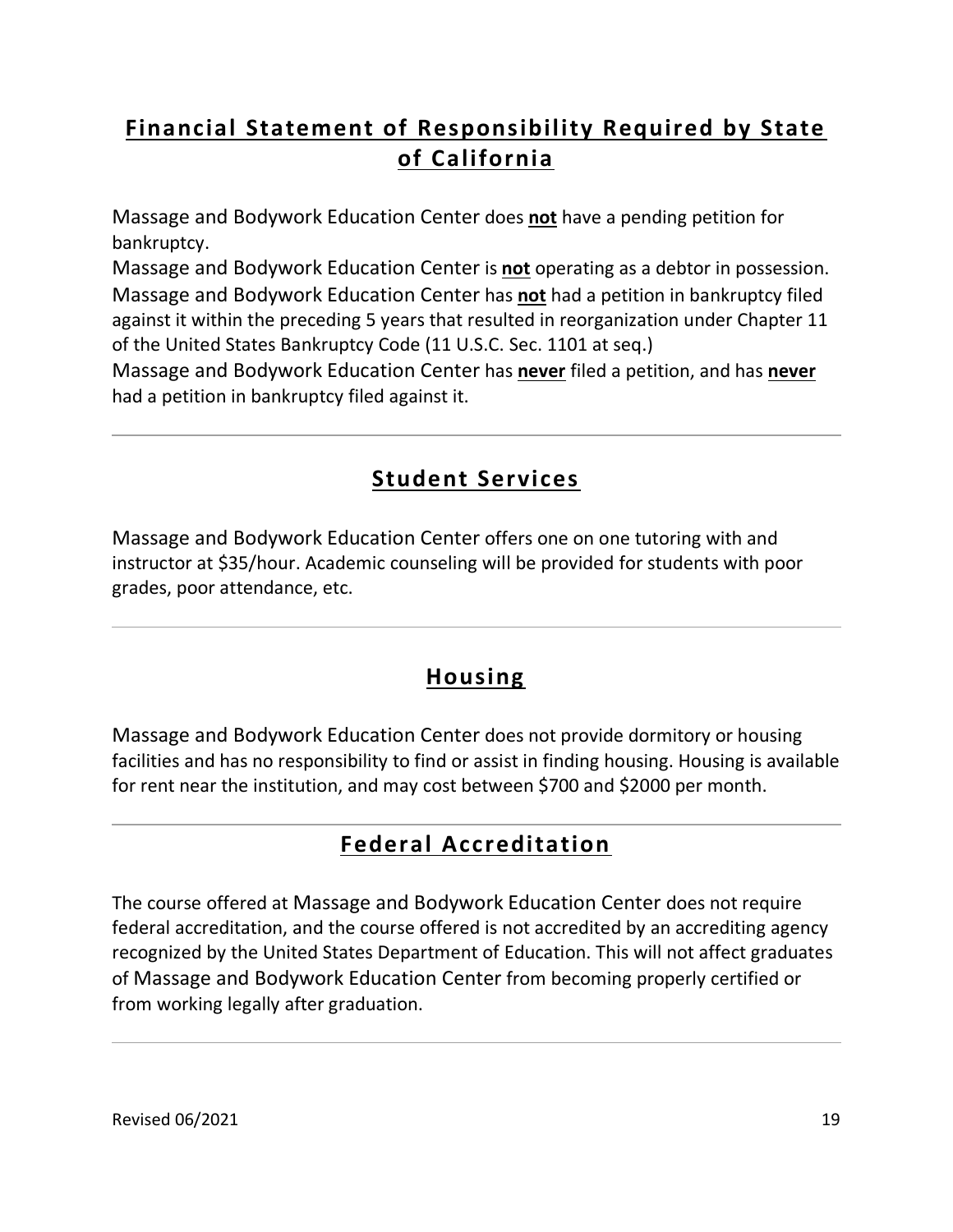# **Student Rights**

Students of Massage and Bodywork Education Center have the right to attend classes that maintain an environment where they do not feel harassed, threatened, or made to feel uncomfortable by inappropriate communication of a discriminatory, violent, or sexual nature. At Massage and Bodywork Education Center the safety and overall wellbeing of all students is very important. Any behavior or communication that is deemed inappropriate will not be tolerated as Massage and Bodywork Education Center strongly enforces a zero-tolerance policy when it comes to such behaviors. Students engaging in inappropriate behavior are subject to disciplinary action and may be dismissed immediately. All misconduct should be reported to the director via the grievance process that is listed in the section below.

### **Grievances**

Any grievances should be addressed to the Director of Massage and Bodywork Education Center, Michelle Scott. Initial grievance report should be in the form of a signed letter for review and records purpose. The director will make all attempts to reconcile any issues. In the event that the issue cannot be reconciled, students can address grievances to the Bureau for Private Postsecondary Education; Physical address: 2535 Capitol Oaks Drive Suite 400, Sacramento, CA 95833. Mailing Address: PO Box 980818, West Sacramento, CA 95798-0818, Phone: (916) 431-6959, Toll Free: (888) 370- 7589, Fax: (916) 263-1897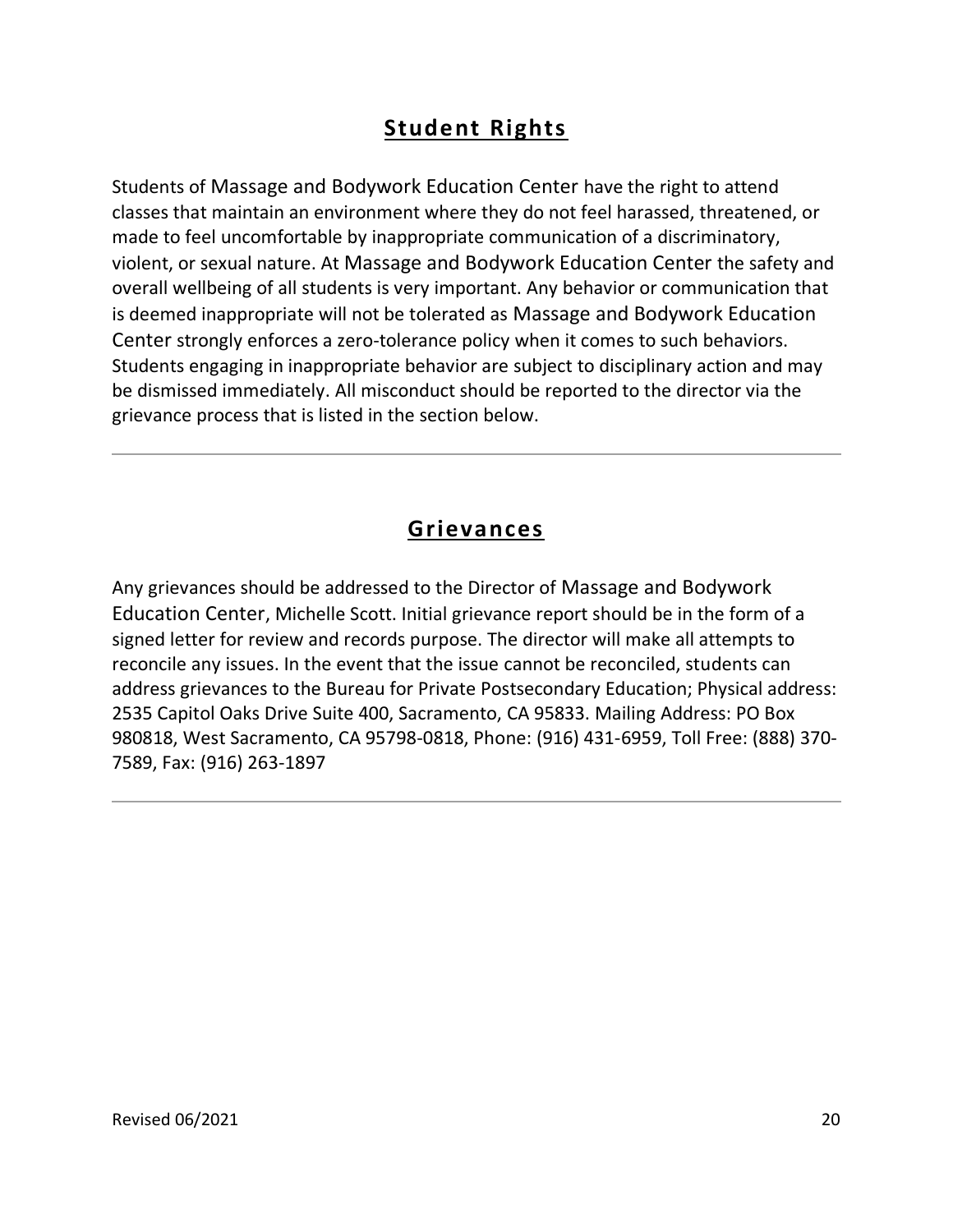# **Requirements for CAMTC certification**

As stated on the website [www.CAMTC.org:](http://www.camtc.org/)

In order to obtain CAMTC Certification, an applicant must submit a fully completed application and meet all of the following requirements:

- Be 18 years of age or older;
- Pay the \$200 fee;
- Submit fingerprints to an authorized agency in California for a Live Scan using only the CAMTC form at [Request for Live Scan Service](https://www.camtc.org/media/1063/livescanmassagetherapistrequest.pdf) (the authorized agencies charge you a fee for this service) and pass a criminal background check;
- Have successfully completed, at a CAMTC approved school, curricula in massage and related subjects totaling a minimum of 500 hours (or the credit unit equivalent), which incorporates appropriate school assessment of student knowledge and skills. Of the 500 hours, a minimum of 100 hours shall be in anatomy and physiology, contraindications, health and hygiene, and business and ethics; and
- Have not violated any of the provisions of the California Massage Therapy Act or any policy, procedure, or regulation of CAMTC.

If you feel this information is out of date, please check the CAMTC's website for the most current certification requirements.

### **CAMTC Required Statements**

Pursuant to California Business and Professions Code section 4611, it is an unfair business practice for a person to do any of the following:

- (1) To hold himself or herself out or to use the title of "certified massage therapist" or "certified massage practitioner," or any other term, such as "licensed", "certified", "CMT", or "CMP", in any manner whatsoever that implies or suggests that the person is certified as a massage therapist or massage practitioner, unless that person currently holds an active and valid certificate issued by the California Massage Therapy Council.
- (2) To falsely state or advertise or put out any sign or card or other device, or to falsely represent to the public through any print or electronic media, that he or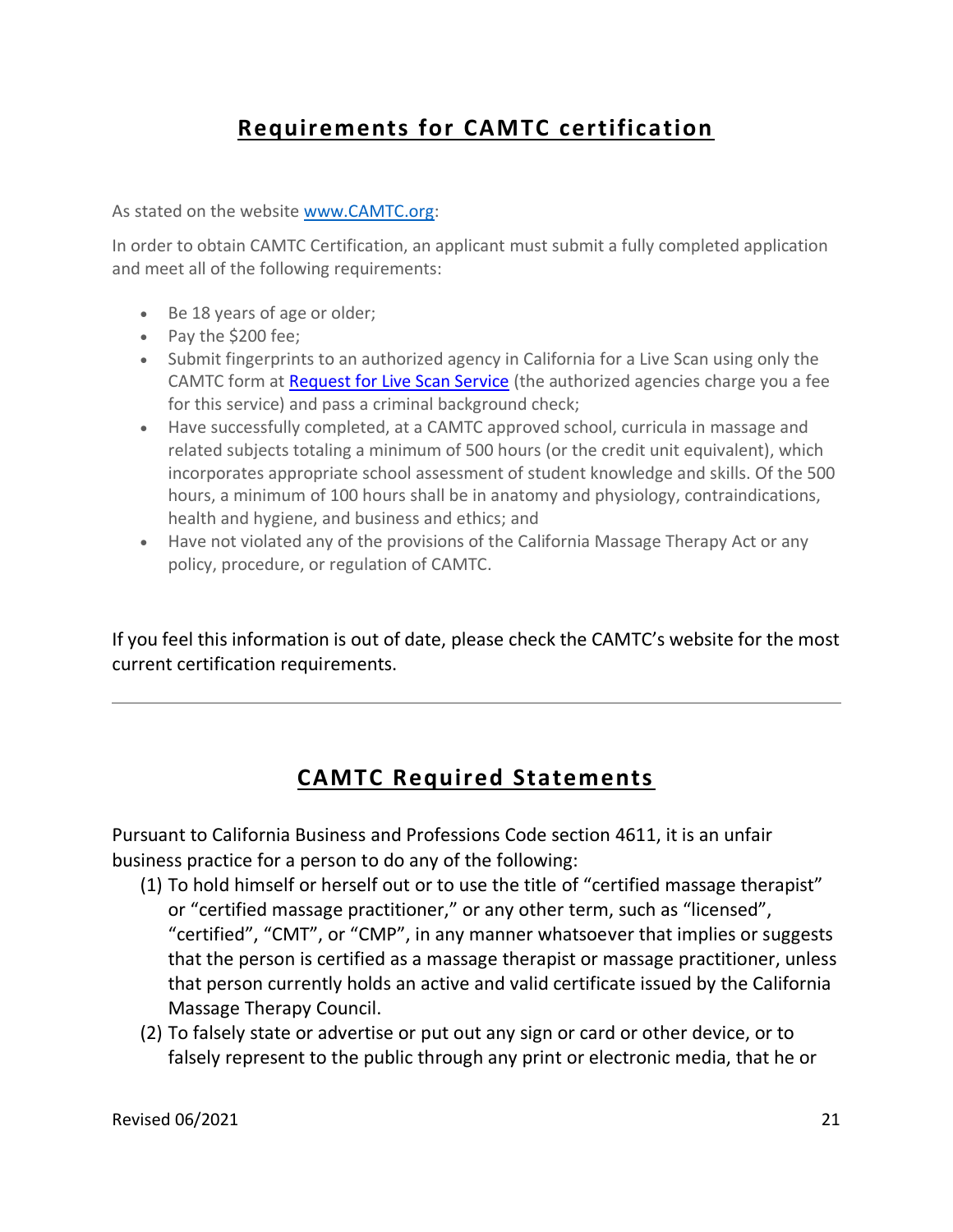she or any other individual is licensed, certified, or registered by a governmental agency as a massage therapist or massage practitioner.

Attendance and/or graduation from a California Massage Therapy Council approved school does not guarantee certification by CAMTC. Applicants for certification shall meet all requirements as listed in California Business and Professions Code 4600 et. Seq.

A student or any member of the public with questions that have not been satisfactorily answered by the school or who would like to file a complaint about this school may contact the California Massage Therapy Council at:

> **ONE CAPITOL MALL, SUITE 320 SACRAMENTO, CA 95814 WWW.[CAMTC](http://www.camtc.org/).ORG PHONE: (916) 669-5336 FAX: (916) 669-5337**

# **Hygiene + Dress Code+ Draping**

Hygiene – Students must be clean at all times during class - especially when working with the public. Nails and cuticles should be clean and trimmed. Hair should be clean and worn in a fashion as not to interfere with the massage. Clothing and shoes must be clean and presentable at all times. Hygiene and sanitation are important to prevent the spread of disease. Hands must be washed with antibacterial soap and warm water before and after every massage. If a student is sick that student will not be allowed to participate in lab or clinical hours until they are better.

Dress Code – A uniform is not required at Massage and Bodywork Education Center. Students are encouraged to dress in a comfortable yet professional manner. Students should not wear clothing that is dirty, tattered, see-through, or too revealing. Students should not wear midriffs or crop tops, sleepwear, swimwear, short shorts or skirts, or clothing that displays inappropriate language or graphics. For client comfort and sanitary purposes, students should remove rings, watches, bracelets, and long necklaces while performing a massage. Appropriate attire is subject to the discretion of the director.